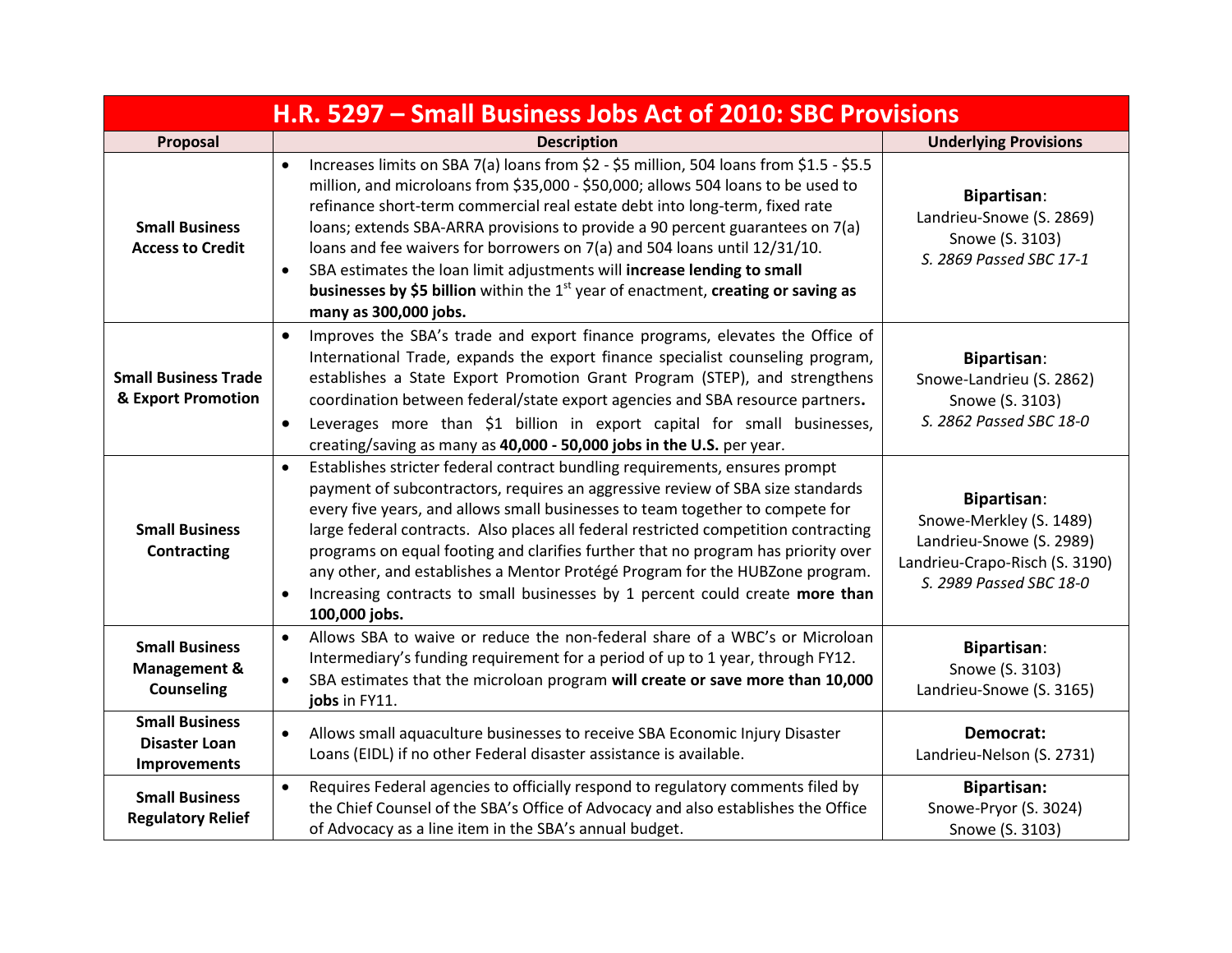| H.R. 5297 - Small Business Jobs Act of 2010: Tax Provisions                        |                                                                                                                                                                                                                                                                                                                                                                                                                                                                                                                                          |                                                                                          |  |
|------------------------------------------------------------------------------------|------------------------------------------------------------------------------------------------------------------------------------------------------------------------------------------------------------------------------------------------------------------------------------------------------------------------------------------------------------------------------------------------------------------------------------------------------------------------------------------------------------------------------------------|------------------------------------------------------------------------------------------|--|
| Proposal                                                                           | <b>Description</b>                                                                                                                                                                                                                                                                                                                                                                                                                                                                                                                       | <b>Underlying Provisions</b>                                                             |  |
| 100% Exclusion of<br><b>Capital Gains Tax</b>                                      | Allows investors in small businesses to take a 100% exclusion from capital<br>$\bullet$<br>gains taxes on small business investments made in 2010. Cost: \$517 million.                                                                                                                                                                                                                                                                                                                                                                  | <b>Bipartisan:</b><br>Kerry-Snowe-Menendez (S. 78)<br>Snowe (S. 3103)                    |  |
| <b>Increase Deduction</b><br>for Start-Up<br><b>Expenditures</b>                   | Temporarily increases the maximum deduction for business start-up<br>$\bullet$<br>expenditures in 2010 and 2011 from \$5,000 to \$10,000, subject to a \$60K<br>threshold. Cost: \$230 million.                                                                                                                                                                                                                                                                                                                                          | <b>Bipartisan:</b><br>Merkley-Alexander (S. 1402)                                        |  |
| <b>Extension of Sec. 179</b><br><b>Enhanced Small</b><br><b>Business Expensing</b> | Extends the Sec. 179 expensing provision that allows small businesses to<br>immediately expense up to \$500,000 (up from \$250K) for tangible personal<br>property and up to \$250K for improvements to leasehold property and retail<br>property. Cost: \$2.2 billion.                                                                                                                                                                                                                                                                  | Republican:<br>Snowe (S. 3103)                                                           |  |
| Tax Equity for the<br>Self-Employed                                                | Allows self-employed taxpayers to deduct health care costs for payroll tax<br>$\bullet$<br>purposes on their 2010 tax returns. Cost: \$1.96 billion.                                                                                                                                                                                                                                                                                                                                                                                     | <b>Bipartisan:</b><br>Bingaman-Hatch-Landrieu (S. 725)<br>Grassley (H.R. 5297)           |  |
| <b>Extension of ARRA</b><br><b>Bonus Depreciation</b>                              | Extends ARRA provisions that allow businesses to immediately write-off 50% of<br>$\bullet$<br>the cost of capital expenditures for 1 additional year for qualifying property<br>purchased and placed into service in 2010.<br>Extends ARRA bonus depreciation provisions that include a modification<br>$\bullet$<br>allowing long-term contractors that use the percentage-of-completion method<br>of accounting (PCM) to elect bonus deprecation on property whose<br>depreciation term is less than seven years. Cost: \$5.5 billion. | <b>Bipartisan:</b><br>Baucus-Grassley-Brownback-<br>Inhofe-Johanns-Menendez<br>(S. 3515) |  |
| <b>Small Business</b><br><b>Penalty Relief</b>                                     | Would make the penalty for failing to disclose" listed transactions"<br>$\bullet$<br>proportionate to the tax savings for the transaction. Cost: \$176 million.                                                                                                                                                                                                                                                                                                                                                                          | <b>Bipartisan:</b><br>Baucus-Grassley-Crapo (S. 2771)                                    |  |
| <b>Removes Cell Phones</b><br>from Listed Property                                 | Delists cell phones and other telecommunications devices from the category of<br>$\bullet$<br>"listed property" for tax purposes. Cost: \$411 million.                                                                                                                                                                                                                                                                                                                                                                                   | <b>Bipartisan:</b><br>Kerry-Ensign (S. 144)<br>72 bipartisan cosponsors                  |  |
| <b>S-Corp Holding</b><br>Period                                                    | Temporarily reduces the asset holding period for converted S-Corporations<br>$\bullet$<br>from 10 years to 5 years. Cost: \$70 million.                                                                                                                                                                                                                                                                                                                                                                                                  | Republican:<br>Snowe (H.R. 5297)                                                         |  |
| <b>General Business</b><br><b>Credits Not Subject</b><br>to AMT Limits             | Allows small businesses to use all types of general business tax credits to offset<br>$\bullet$<br>AMT liability. Cost: \$1 billion.                                                                                                                                                                                                                                                                                                                                                                                                     | <b>Republican:</b><br>Grassley (H.R. 5297)                                               |  |
| Carryback Up to 5<br><b>Years 2010 General</b><br><b>Business Credits</b>          | Allows sole proprietorships, partnerships and non-publicly traded corporations<br>$\bullet$<br>with less than \$50M in average gross annual receipts for the prior 3 years, to<br>carryback unused credits for 5 years. Cost: \$107 million.                                                                                                                                                                                                                                                                                             | Republican:<br>Grassley (H.R. 5297)                                                      |  |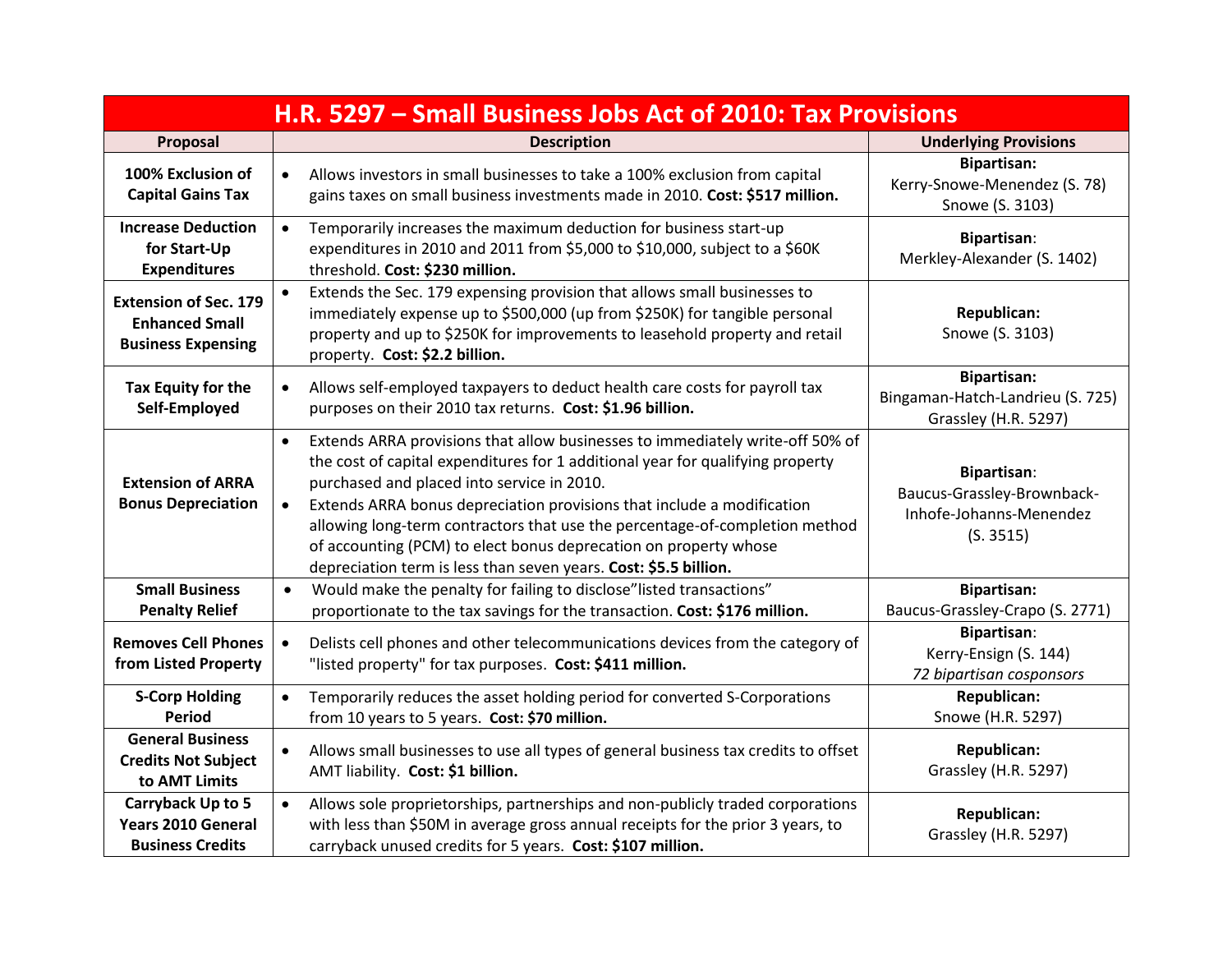| H.R. 5297 – Small Business Jobs Act of 2010: LeMieux-Landrieu Amendment             |                                                                                                                                                                                                                                                                                                                                                                                                                                                                                                                                                                                                                                                                                                                                                               |                                                                                                       |  |
|-------------------------------------------------------------------------------------|---------------------------------------------------------------------------------------------------------------------------------------------------------------------------------------------------------------------------------------------------------------------------------------------------------------------------------------------------------------------------------------------------------------------------------------------------------------------------------------------------------------------------------------------------------------------------------------------------------------------------------------------------------------------------------------------------------------------------------------------------------------|-------------------------------------------------------------------------------------------------------|--|
| Proposal                                                                            | <b>Description</b>                                                                                                                                                                                                                                                                                                                                                                                                                                                                                                                                                                                                                                                                                                                                            | <b>Underlying Provisions</b>                                                                          |  |
| <b>Small Business</b><br><b>Lending Fund</b>                                        | Establishes a voluntary capital purchase program under which Treasury<br>$\bullet$<br>purchases equity in small banks under \$10 billion.<br>Banks repay at a dividend rate that decreases as their small business lending<br>$\bullet$<br>increases; the decreased dividend rate can be as low as 1%.<br>Not at all related to TARP, and there are no TARP-like restrictions.<br>$\bullet$<br>Program level is \$30 billion which by conservative estimates, will lead to \$300<br>$\bullet$<br>billion in small business lending.                                                                                                                                                                                                                           | <b>Bipartisan:</b><br>LeMieux-Landrieu (H.R. 5297)<br>6 cosponsors                                    |  |
| <b>Utilizing Predictive</b><br><b>Modeling to Fight</b><br><b>Health Care Fraud</b> | Utilizes similar technology that the credit card industry uses to prevent fraud<br>$\bullet$<br>from taking place.<br>Credit card companies often call customers after a purchase that appears out<br>$\bullet$<br>of the ordinary. This is done to prevent payment of a fraudulent transaction<br>from taking place.<br>The same process would be implemented in fighting Medicare and Medicaid<br>$\bullet$<br>fraud.                                                                                                                                                                                                                                                                                                                                       | <b>Bipartisan:</b><br>LeMieux (S. 2128)<br>15 Bipartisan cosponsors<br>LeMieux-Landrieu (H.R. 5297)   |  |
| <b>Export Promotion</b>                                                             | Strengthens export assistance programs operated by the Department of<br>Commerce.<br>Adds 80 U.S. and Foreign Commercial Service Officers.<br>٠<br>Temporarily increases funding for the Rural Export Initiative (REI), ExportTech<br>$\bullet$<br>program, Market Development Cooperator Program (MDCP).<br>Requires that small businesses receive priority consideration for awards made<br>through the Manufacturing Extension Partnership (MEP) & Technology<br>Innovation Program (TIP).<br>Encourages collaboration between the Department of Commerce and state<br>$\bullet$<br>export assistance agencies.<br>Requires a report on tariff and non-tariff barriers for small businesses seeking<br>export opportunities in Colombia, Panama and Korea. | <b>Bipartisan:</b><br>Klobuchar-LeMieux (S. 3084)<br>8 Cosponsors<br>LeMieux-Landrie<br>u (H.R. 5297) |  |